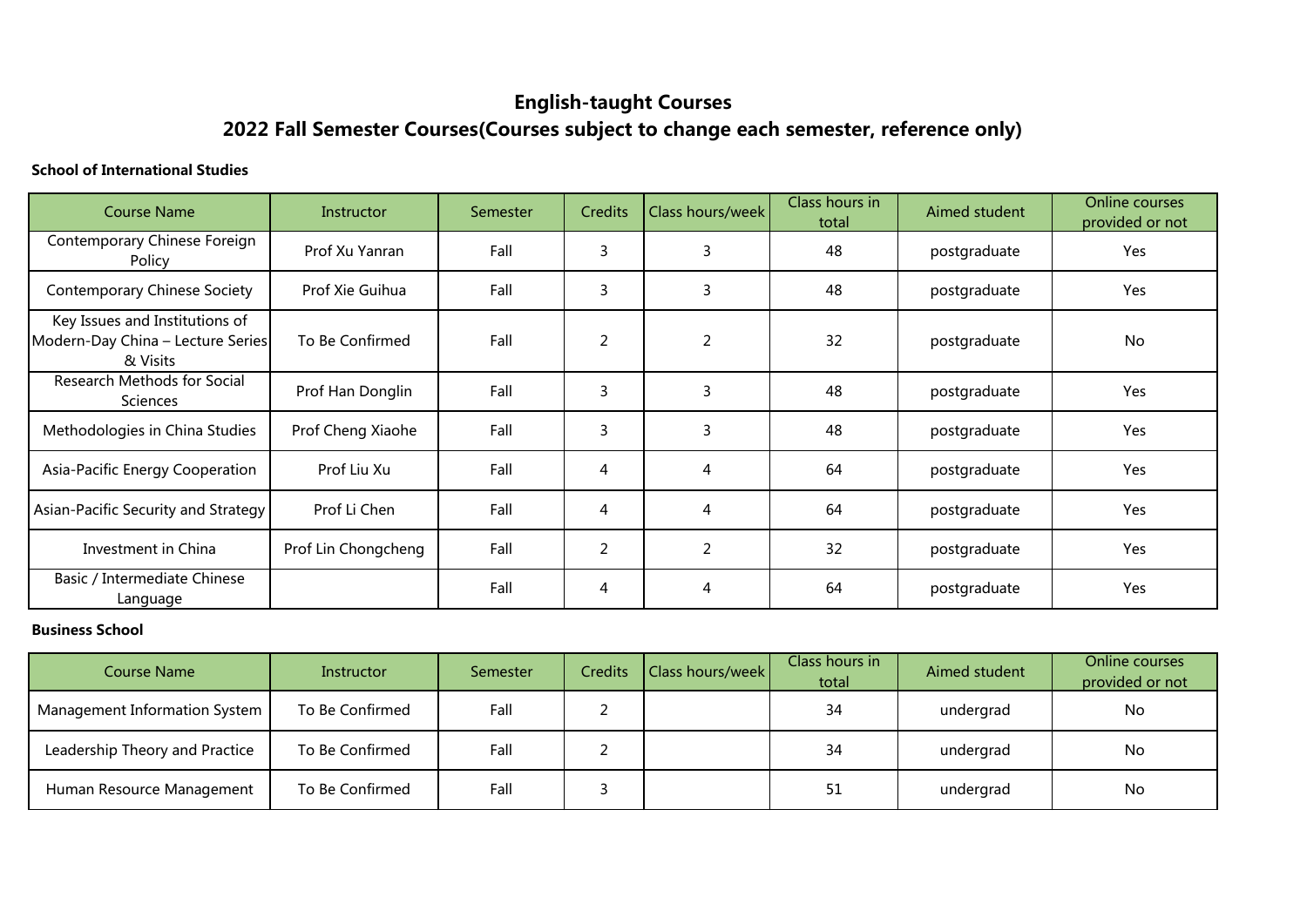| Marketing Research                    | To Be Confirmed | Fall | $\overline{2}$ | 34 | undergrad    | No        |
|---------------------------------------|-----------------|------|----------------|----|--------------|-----------|
| <b>Financial Market</b>               | To Be Confirmed | Fall | $\overline{2}$ | 34 | undergrad    | No        |
| <b>Advanced Financial Management</b>  | To Be Confirmed | Fall | $\overline{2}$ | 34 | undergrad    | No        |
| Accounting                            | To Be Confirmed | Fall | 3              | 51 | undergrad    | No        |
| Accounting                            | To Be Confirmed | Fall | 3              | 51 | undergrad    | No        |
| English Business Correspondence       | To Be Confirmed | Fall | $\overline{2}$ | 34 | undergrad    | <b>No</b> |
| <b>Supply Chain Management</b>        | To Be Confirmed | Fall | $\overline{2}$ | 34 | undergrad    | No        |
| Entrepreneurship Management           | To Be Confirmed | Fall | $\overline{2}$ | 34 | undergrad    | No        |
| Principles of Management              | To Be Confirmed | Fall | 3              | 51 | undergrad    | No        |
| <b>Quality Management</b>             | To Be Confirmed | Fall | $\overline{2}$ | 34 | undergrad    | No        |
| Cross-cultural Management             | To Be Confirmed | Fall | $\overline{2}$ | 34 | undergrad    | No        |
| <b>Principles of Marketing</b>        | To Be Confirmed | Fall | $\overline{3}$ | 51 | undergrad    | No        |
| Data-modeling and Decision-<br>making | To Be Confirmed | Fall | $\overline{3}$ | 51 | postgraduate | No        |
| Corporate Finance                     | To Be Confirmed | Fall | 3              | 51 | postgraduate | No        |
| Organizational Behavior               | To Be Confirmed | Fall | $\overline{2}$ | 34 | postgraduate | No        |
| <b>Financial Accouting</b>            | To Be Confirmed | Fall | $\overline{3}$ | 51 | postgraduate | No        |
| <b>Behavioral Finance</b>             | To Be Confirmed | Fall | $\overline{2}$ | 34 | postgraduate | No        |
| <b>Cross-Cultural Communications</b>  | To Be Confirmed | Fall | $\overline{2}$ | 34 | postgraduate | No        |
| <b>Managerial Economics</b>           | To Be Confirmed | Fall | 3              | 51 | postgraduate | <b>No</b> |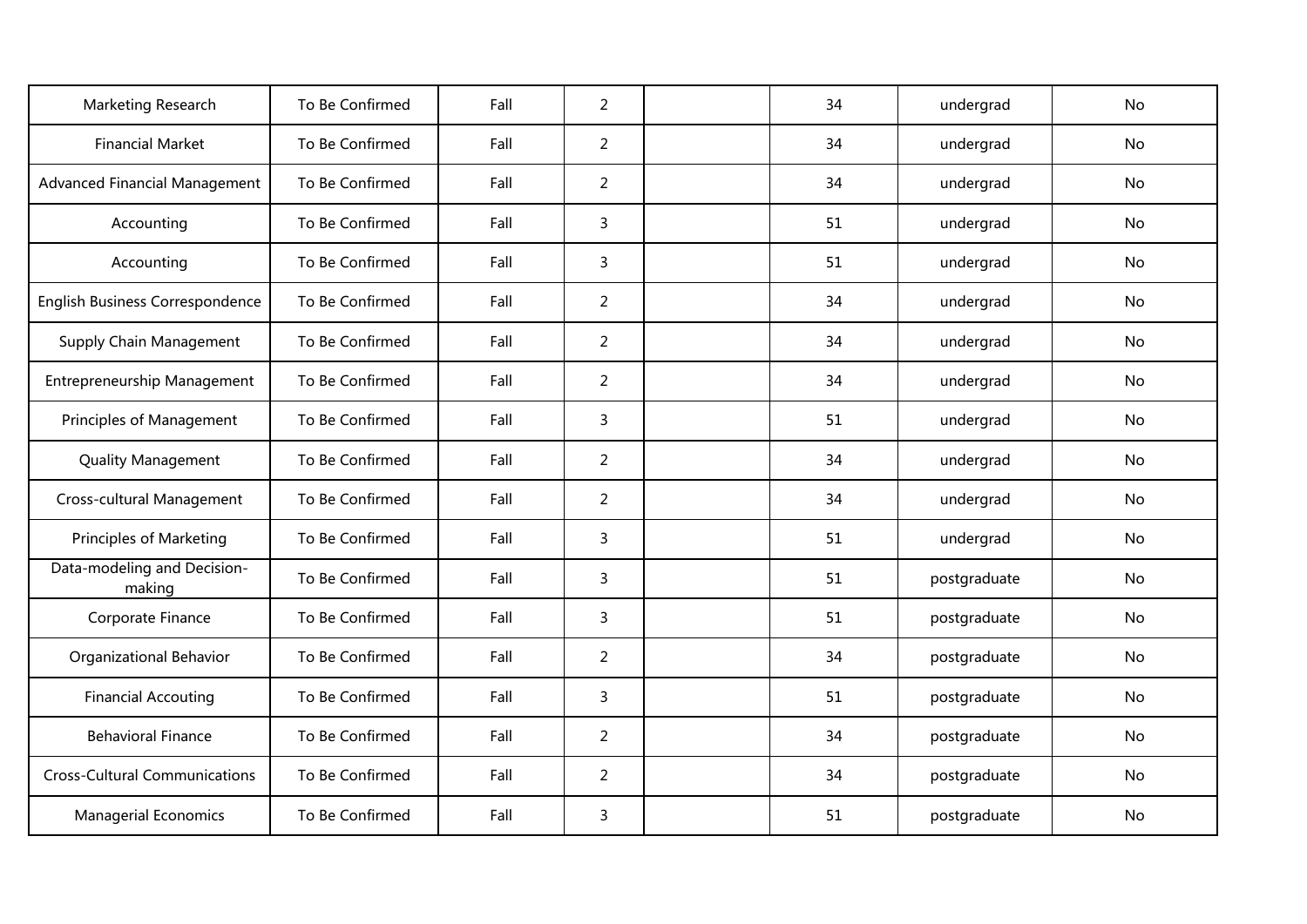| Innovative Entrepreneurship                                                                                        | To Be Confirmed | Fall | 2             | 34 | postgraduate | No |
|--------------------------------------------------------------------------------------------------------------------|-----------------|------|---------------|----|--------------|----|
| Human Resource Management                                                                                          | To Be Confirmed | Fall | 2             | 34 | postgraduate | No |
| <b>Project Management</b>                                                                                          | To Be Confirmed | Fall | 2             | 34 | postgraduate | No |
| Global Management                                                                                                  | To Be Confirmed | Fall | 2             | 34 | postgraduate | No |
| Fundamentals of Economics in<br><b>International Business</b>                                                      | To Be Confirmed | Fall | 3             | 51 | postgraduate | No |
| Operation and Management of<br><b>Multinational Corporation</b>                                                    | To Be Confirmed | Fall | $\mathcal{P}$ | 34 | postgraduate | No |
| <b>International Business Strategy</b>                                                                             | To Be Confirmed | Fall | 2             | 34 | postgraduate | No |
| Introduction to International<br><b>Business</b>                                                                   | To Be Confirmed | Fall | 2             | 34 | postgraduate | No |
| Remote exchange will not be offered. Physical exchange will be available only when the visa policy is untightened. |                 |      |               |    |              |    |

### **School of Public Administration and Policy**

| Course Name                                  | Instructor                            | Semester | Credits                  | Class hours/week | Class hours in<br>total | Aimed student | Online courses<br>provided or not |
|----------------------------------------------|---------------------------------------|----------|--------------------------|------------------|-------------------------|---------------|-----------------------------------|
| Senior Chinese Language (Basic)              | Prof.Jihua RONG                       | Fall     | 4                        | 4                | 68                      | postgraduate  | yes                               |
| Senior Chinese Language<br>Advanced)         | Prof.You FU                           | Fall     | 4                        | 4                | 68                      | postgraduate  | yes                               |
| the Chinese Economy                          | Prof. Guangjian XU                    | Fall     | $\overline{\phantom{0}}$ | $\overline{4}$   | 34                      | postgraduate  | yes                               |
| Public Management: Theory and<br>Practice    | Assi. Prof.Shuhai<br>ZHANG            | Fall     | ∍                        | 4                | 34                      | postgraduate  | yes                               |
| <b>Economic Analysis for Public Policy</b>   | Asso. Prof. Changgui<br><b>DONG</b>   | Fall     | $\overline{2}$           | 4                | 34                      | postgraduate  | yes                               |
| Contemporary China's Politics                | Prof. Wei OUYANG                      | Fall     | C                        | 4                | 34                      | postgraduate  | yes                               |
| Research Methods in Public<br>Administration | Prof. Liang MA,<br>Assi.Prof. Youlang | Fall     | $\overline{2}$           | 4                | 34                      | postgraduate  | yes                               |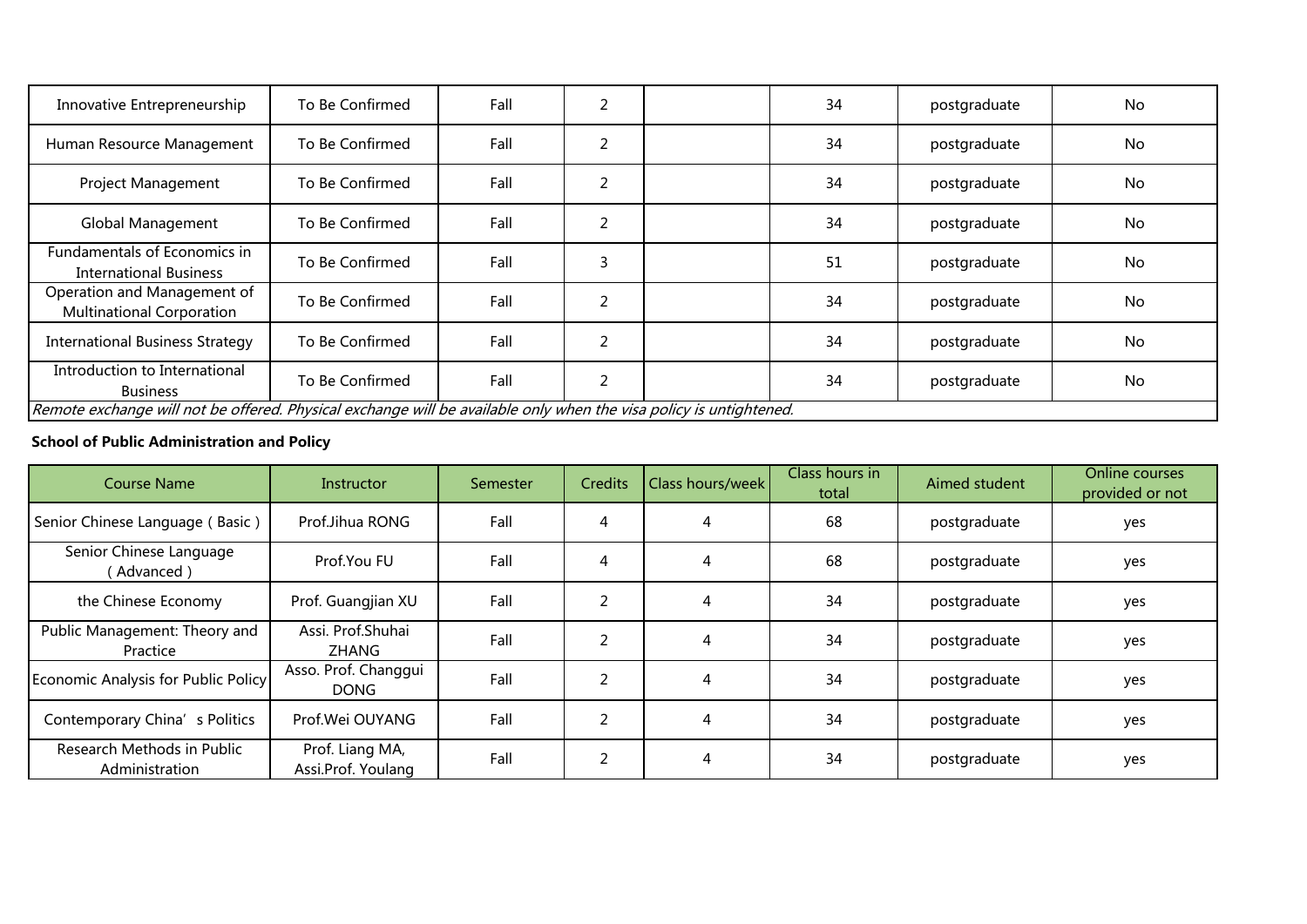| The Making of Modern China:<br><b>Historical and Social Perspectives</b> | Assi. Prof. Xiuying<br><b>CHENG</b> | Fall | 4 | 34 | postgraduate | yes       |
|--------------------------------------------------------------------------|-------------------------------------|------|---|----|--------------|-----------|
| Development of China's Cities and<br>Regions                             | Prof. Bo QIN                        | Fall | 4 | 34 | postgraduate | Undecided |
| Design and Methods in Urban<br>Studies                                   | Asso. Prof. Jiejing<br>WANG         | Fall | 4 | 34 | postgraduate | Undecided |
| <b>GIS Analysis Methods and</b><br>Applications                          | Asso. Prof. Yang YU                 | Fall | 4 | 34 | postgraduate | Undecided |
| Urban Traffic Management                                                 | Asso. Prof. Dapeng<br><b>ZHANG</b>  | Fall | 4 | 34 | postgraduate | Undecided |

### **School of Journalism**

| <b>Course Name</b>                                 | Instructor          | Semester | <b>Credits</b> | Class hours/week | Class hours in<br>total | Aimed student            | Online courses<br>provided or not |
|----------------------------------------------------|---------------------|----------|----------------|------------------|-------------------------|--------------------------|-----------------------------------|
| Media Psychology                                   | SOYOUNG JUNG        | Fall     |                | 17               | 34                      | postgraduate             | yes                               |
| Media and Cognitive Research                       | SAMSON, LELIA ELENA | Fall     |                | 17               | 34                      | postgraduate             | yes                               |
| Research Design in Journalism and<br>Communication | SOYOUNG JUNG        | Fall     |                | 17               | 34                      | postgraduate and<br>PHD. | yes                               |
| Global Journalism and<br>Communication             | LARS HILMAR WILLNAT | Fall     |                | 17               | 34                      | PHD only                 | yes                               |
| User, Interface, and Digital Product<br>Design     | Yushu Zhou          | Fall     |                | 17               | 34                      | postgraduate             | yes                               |
| Undergraduate courses will be provided in June     |                     |          |                |                  |                         |                          |                                   |

#### **School of Applied Economics**

| Course Name                        | Instructor | Semester | <b>Credits</b> | Class hours/week | Class hours in<br>total | Aimed student | Online courses<br>provided or not |
|------------------------------------|------------|----------|----------------|------------------|-------------------------|---------------|-----------------------------------|
| <b>Statistics and Econometrics</b> | Prof Chen  | Fall     |                |                  | 51                      | postgraduate  | yes                               |
| <b>Mathematical Economics)</b>     | Prof Lu    | Fall     |                |                  | 51                      | postgraduate  | yes                               |

**School of Chinese Studies and Cultural Exchange**